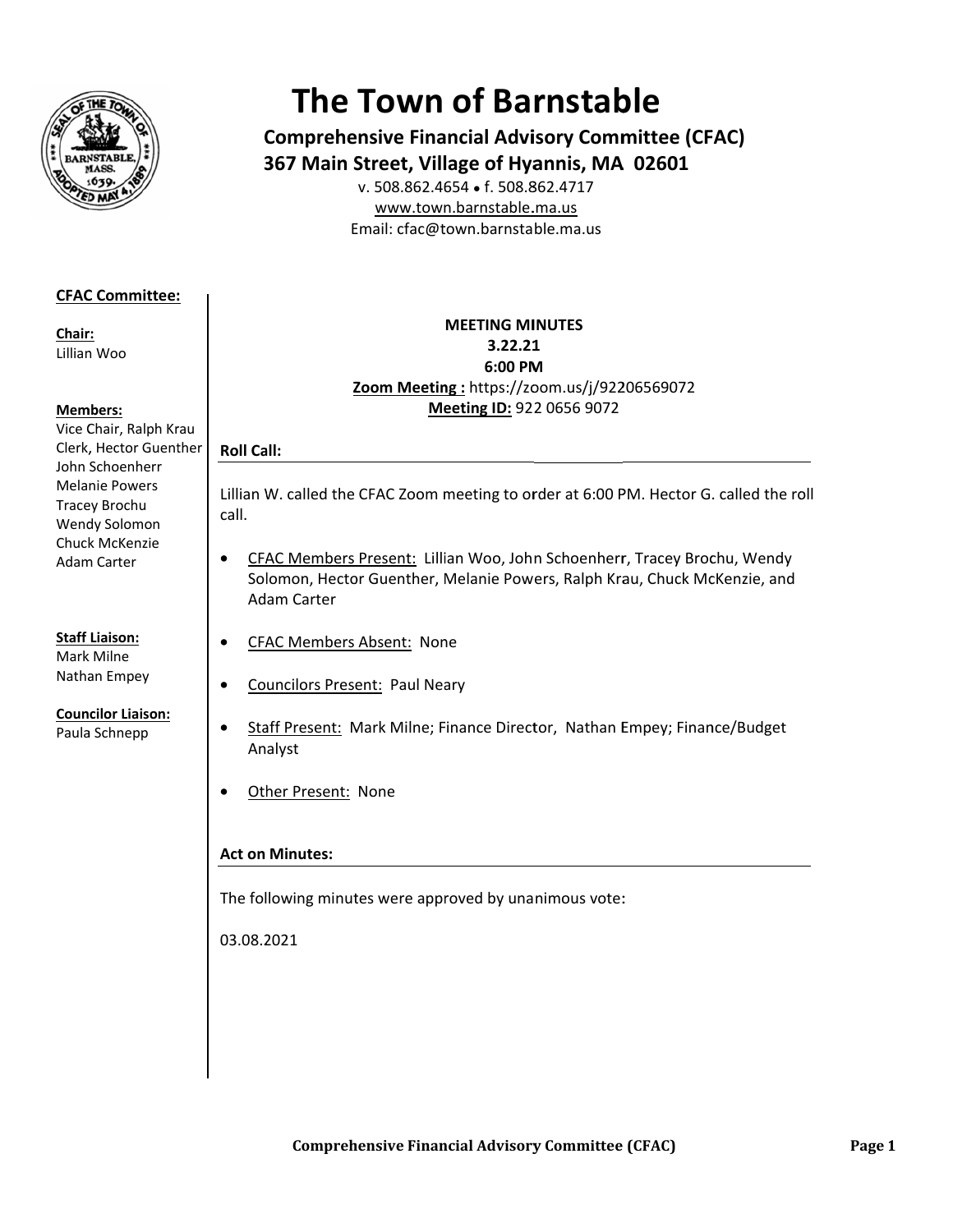#### **Public Comments:**

None

#### **Correspondence:**

Lillian W. noted on Thursday that there will be another community discussion on the sewer assessment ordinance. It was stated that the meetings will be at 10am, 2pm, and 7pm. In addition, Lillian W. noted that it would be good if the committee members attended so that they could get a feel for what the public is thinking. Wendy S. noted it was a great meeting, and good to hear the feedback from community members.

Mark M. noted that the FY 2022 Capital Improvement Plan was submitted to Town Council at last Thursday's meeting. Mark M. noted that we have 45 projects on the agenda for April  $1<sup>st</sup>$  Town Council meeting. Mark M. noted that we can schedule additional Town Council meetings in April, if we have to, in order to get through the capital submissions. Mark M. noted that Town Council has until the end of May to act on all the capital project submissions.

Mark M. noted that we conducted a bond sale in March, which we refunded series 2010 and 2011 bonds. This bond issue came with a present value savings of \$600,000 and \$1.1 million in budgetary savings. Mark M. noted that we had ten bidders on the bond issues. Mark M. noted that the bond issue consisted of about \$10 million of new money, which the bids ranged from 1.33% to 1.44%. Mark M. also noted that most of the bond issues are for twenty year maturities.

#### **Old Business:**

Ralph K. noted that the consensus of the capital subcommittee was to leave the initial report as is.

#### **New Business:**

Mark M. presented FY 2022 General Fund Budget Projection to the committee. We are expected to increase the property taxes by the allowable proposition 2 ½. Property tax growth is more conservative at \$750,000. The debt exclusion added to our property taxes is related to the Cape Cod Technical High School. This is related to the debt service for the high school construction project, which the town's cost is based on the percentage Barnstable students enrollment at the school. Barnstable saw a slight reduction in its enrollment, while other Cape town's saw increases in their enrollment, resulting in a decrease in the assessment in FY 2022. Mark M. noted that the overlay reserve is down in FY 2022, because in FY 2021, it was a reevaluation year, which the town had seen more applications for abatements. Mark M. noted that these abatement applications are expected to decline in FY 2022. Property tax estimate is about \$4.5 million higher than FY 2021, or 3.5%. Ralph K. asked, what are the new items being referenced in the new growth? Mark M. responded by stating that it is mostly new construction, when there is an increase in footprint that generates new growth. Paul N. asked, is there a time in the future when we'll be seeing some of the Cape and Islands short-term rental taxes? Mark M. responded, year-to-date there has been no distribution from that fund, but the fund has over \$20 million.

Mark M. noted that motor vehicle excise tax is level funded. Room's tax is currently coming in less than \$1.4 million in FY 2021, but there is a lot of optimism going into this summer. Mark M. noted that there are really no significant changes to other taxes. Lillian W. asked does the room's tax include the short-term rentals? Mark M. responded it only includes 2/3 of the traditional lodging. The other 1/3 of it is dedicated to the Comprehensive Wastewater Management Plan.

State Aid is all based on what the governor issued in his' FY 2022 budget. Mark M. noted that we're looking at about a 2% decrease, most of which is from charter schools' tuition reimbursements. The unrestricted general government aid has seen one of the largest increases in a number of years. Hector G. asked if Mark M. could comment on the revenue the town is expecting from the new federal stimulus bill. Hector G. noted that some reports expect the town to receive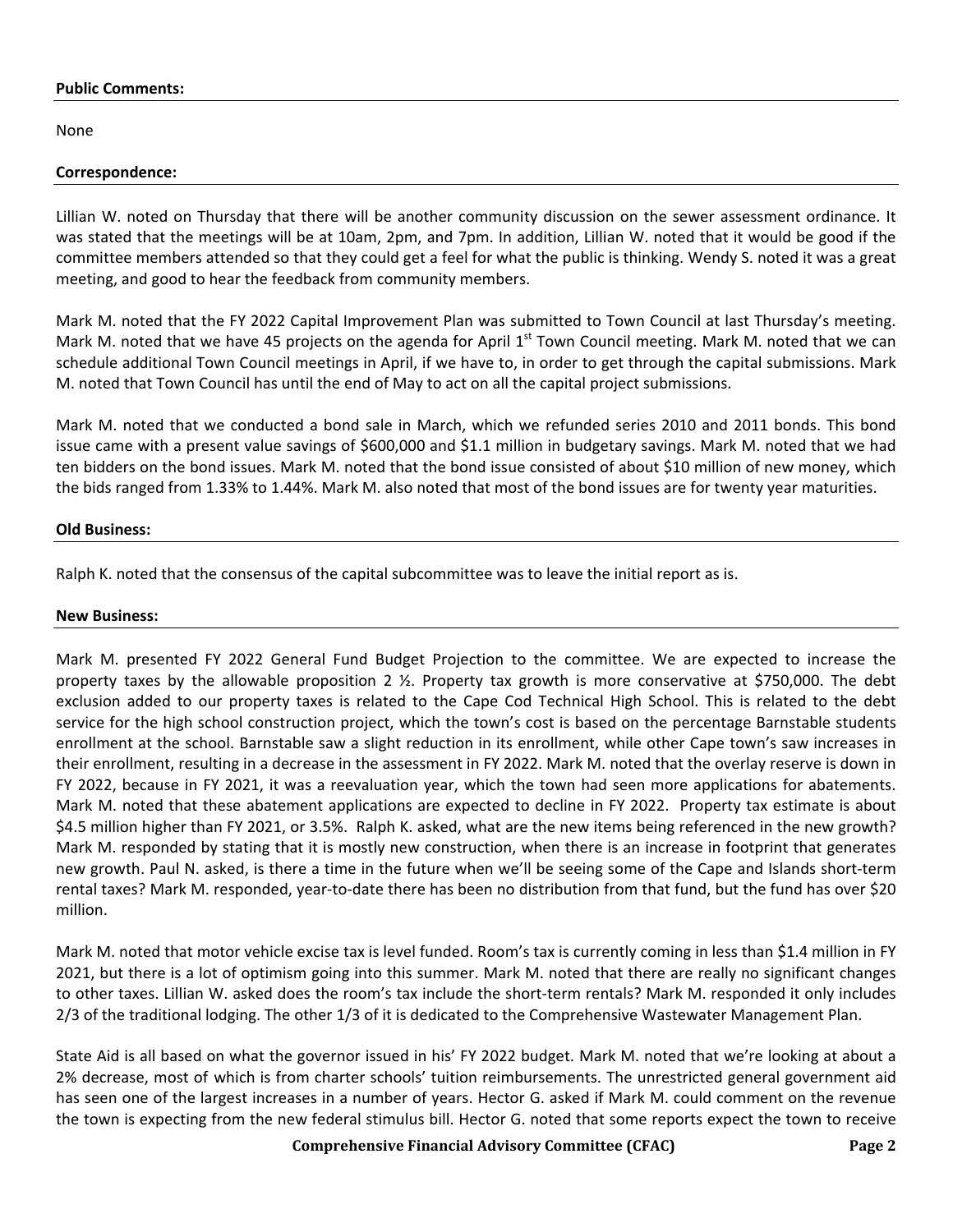\$7 million and \$2 million. Mark M. noted that there is two pieces, with direct payment to Barnstable is expected to be \$7.1 million. This \$7.1 million will be treated as a special revenue fund; we can't count it as a General Fund receipt because it will have restrictions for specific purposes. In addition to that, Barnstable County is going to receive \$41.3 million. Mark M. noted that he anticipates some of that will be shared with cape towns. Hector G. asked what the timing of receiving these funds is. Mark M. noted that these funds would need to be spent up to December 2024. Mark M. noted that we're still waiting on guidance from the U.S. Treasury Department for specific uses. Melanie P. asked why did the veteran's exemptions drop for state aid? Mark M. noted that exemption veteran's state aid is based on actual filings with the town by veterans, because costs are submitted to the state for 75% reimbursement.

Mark M. noted that we have a slight decrease in charges for services, with much of the revenue in that category coming from beach activities. We had an outstanding summer last year for daily parking at our beaches, but not sure if that will be continued.

Fine & Penalties are mostly from charges on late payments for property taxes. We've been expanding our efforts in collecting outstanding property taxes. This resulted in a drop in outstanding property taxes, so naturally charges on late payments are going to decline. Chuck M. asked what is the percentage of property taxes unpaid in a year? Mark M. noted that we have a very strong property tax collection in the town, at roughly 97% in the fiscal year that they are levied. Tracey B. asked with COVID are we starting to see people becoming more year round residents. Mark M. responded not yet based on the number of residential exemptions filed.

Licenses have been significantly more impacted by COVID than others. Restaurants and bars have these alcohol licenses. Mark M. noted that they have been significantly impacted, which we saw a drop and expect it to continued.

Permits continue to see strong activity. Mark M. noted that even during COVID, we saw people pulling permits to renovate homes. Our permitting activities have been very strong during COVID, and we expect it to continue.

Mark M. noted that transfer in line item is from outside resources for the General Fund. This includes the Waterways Improvement Fund, which comes from mooring funds used to help offset the mooring program. The mooring program is a part of the General Fund. Furthermore, Embarkation fees which comes from a 50 cent charge added to all tickets from the ferries, which we use \$100,000 to balance the budget. The Wetland Protection Fund is used to offset a portion of conservation budget. The Bismore Parking receipts are used to offset the parking operations budget. The Enterprise Funds are charged for their share of costs in the General Fund attributed to them. The Pension Trust Fund is to help offset the pension assessment received from the Barnstable County every year. The Capital Trust Fund equals the loan payments that we are going to make in the General Fund. Mark M. noted that we plan on using \$2.2 million in free cash to balance the operating budget.

Mark M. noted that on the expenditure side, we have a very large fixed cost category. The regional technical high school assessment is down 13% based on Barnstable's student enrollment. The cost associated with the assessment is for both operating cost and debt service cost for the new construction project. We have about 250 students attending Common Wealth Charter Schools. School Choice is a charge we receive for Barnstable's students attending other schools. Mark M. noted overall a 6% increase in school assessments.

Mark M. noted that the assessment for the pension system based on the actuarial calculations is expected to be about 5%. The pension systems return on investment had a very good year. Mark M. noted that he expected to see the same thing next year. Mark M. noted that active employee health insurance is being level funded as the Cape Cod Municipal Health Group is offsetting rate increases with a one month premium holiday. We're going to continue to increase the OPEB Trust to accumulate assets. Retired Teachers Health Insurance is a state assessment. Retiree Health Insurance is increasing 2% for anticipating additional retirees. Employee benefits to increase \$628,110 or 2.36%.